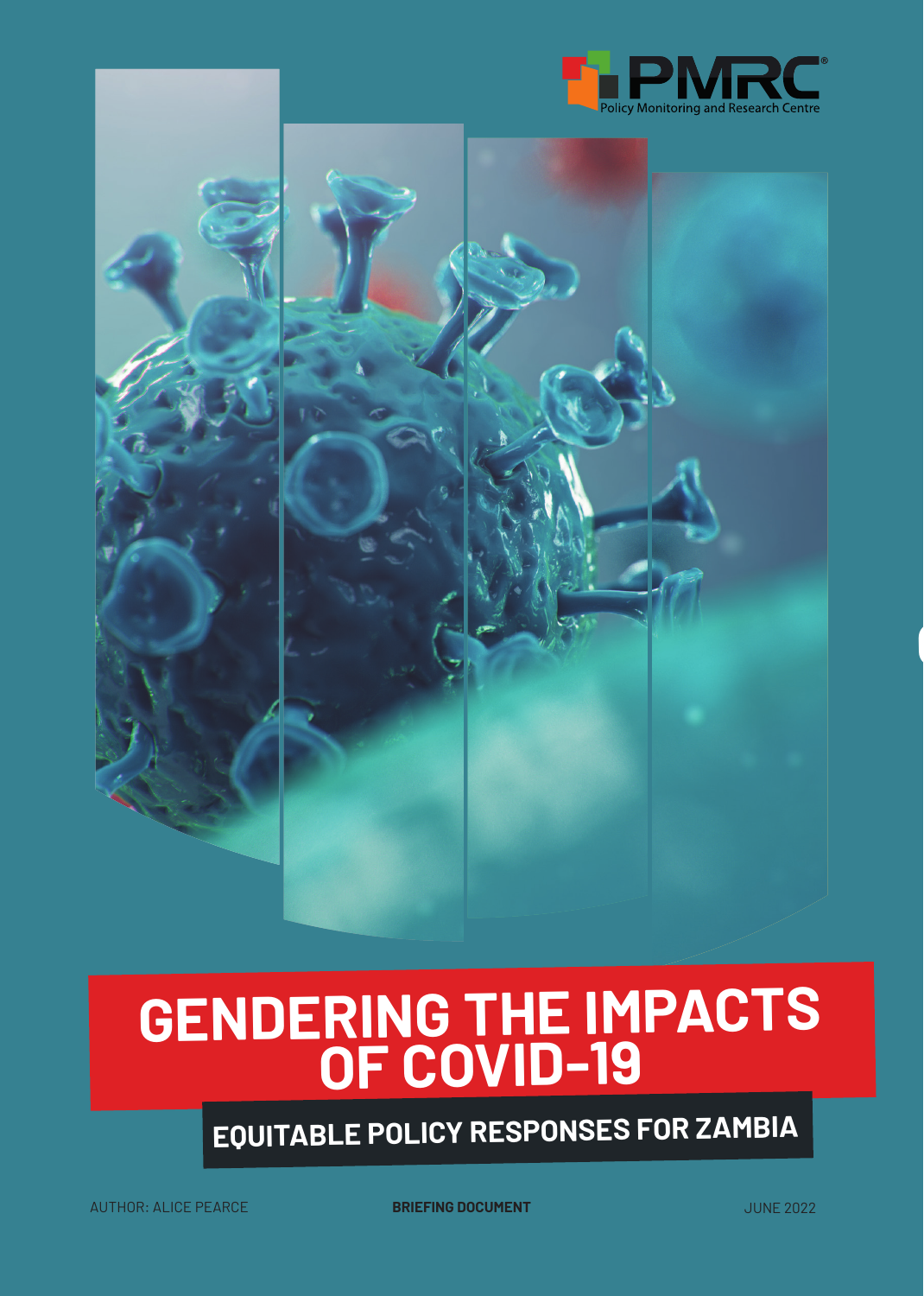#### **PREPARED BY:**

#### **RESEARCH:**

**Alice Pearce** - Senior Researcher with support of the Acting Executive Director.

#### **TECHNICAL REVIEW:**

**Esther Nyemba Besa** (Acting Head of Monitoring and Evaluation)

#### **EDITORIAL TEAM:**

**Brian Sambo Mwila** (Communication Specialist) Layout and Design **Melody M. Simukali** (Head Communications and Grants) Editorial

This document and trademark(s) contained herein are protected by the laws of The Republic of Zambia. This electronic representation of PMRC intellectual property is provided for non- commercial use only. Unauthorized posting of PMRC electronic documents to a non-PMRC website is prohibited. PMRC electronic documents are protected under copyright law. Permission is required from PMRC to reproduce, or reuse in another form, any of our research documents for commercial use. For information on reprint and linking permissions, please see PMRC Permissions. (www.pmrczambia.com/copyright).

The PMRC is a nonprofit institution that helps improve policy and decision-making through research and analysis. PMRC's publications do not necessarily reflect the opinions of its research clients and sponsors.

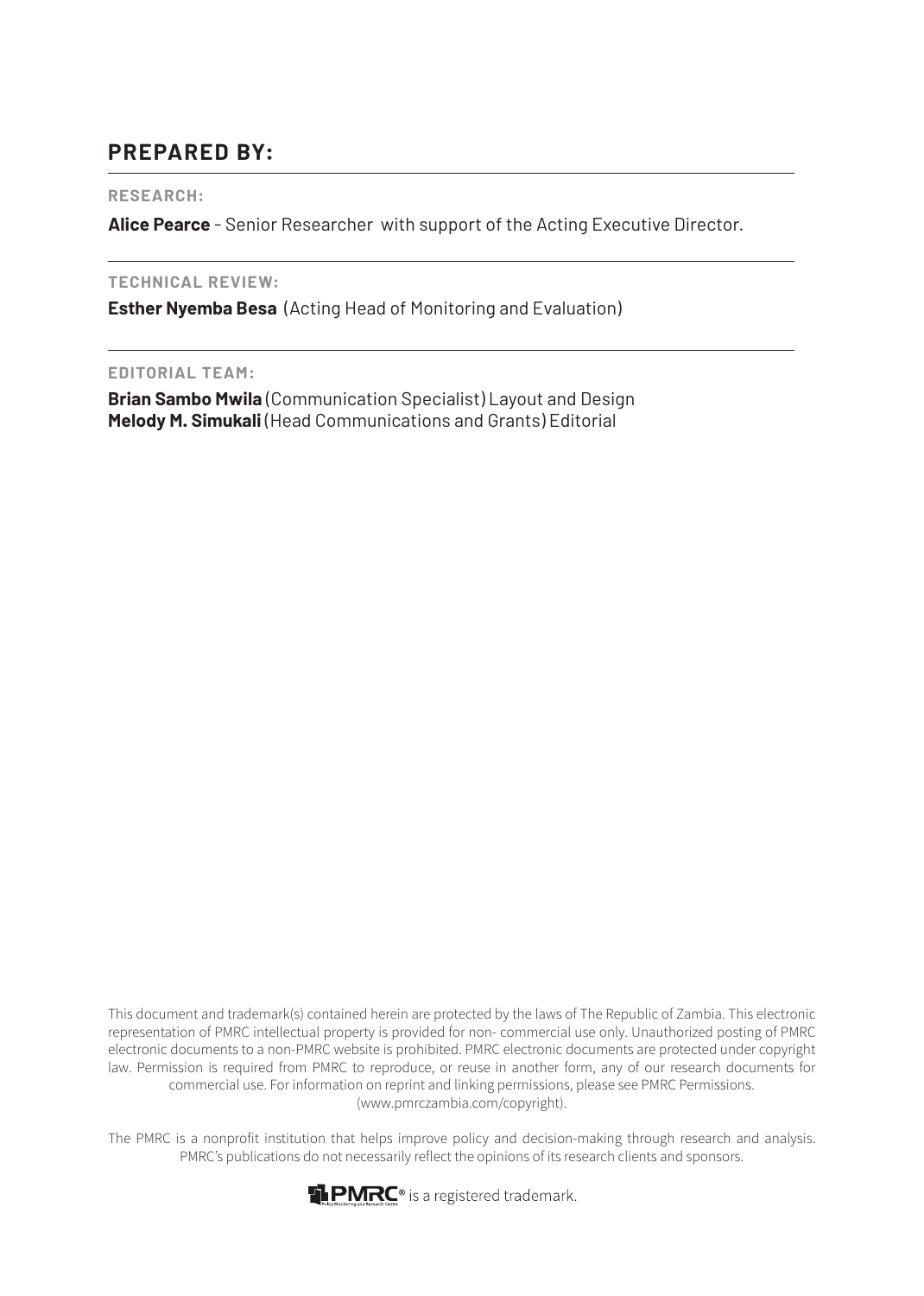### **Table of Contents**

| Background                                                                 |                                                    | 1 |
|----------------------------------------------------------------------------|----------------------------------------------------|---|
| Gendered Impacts of COVID-19 on Women and Girls                            |                                                    | 2 |
| А.                                                                         | COVID-19 and the Increase in Women's Double Burden | 2 |
| b.                                                                         | COVID-19 and Gender Based Violence                 | 3 |
| C.                                                                         | COVID-19 and Teenage Pregnancies                   | 5 |
| d.                                                                         | Increase in Poverty, Loss of Jobs and Livelihoods  | 6 |
| The Implication of Gendered Inequalities on Women's Voice and Social Power |                                                    | 7 |
| Strategies for gender-sensitive policy responses during times of crisis    |                                                    | 7 |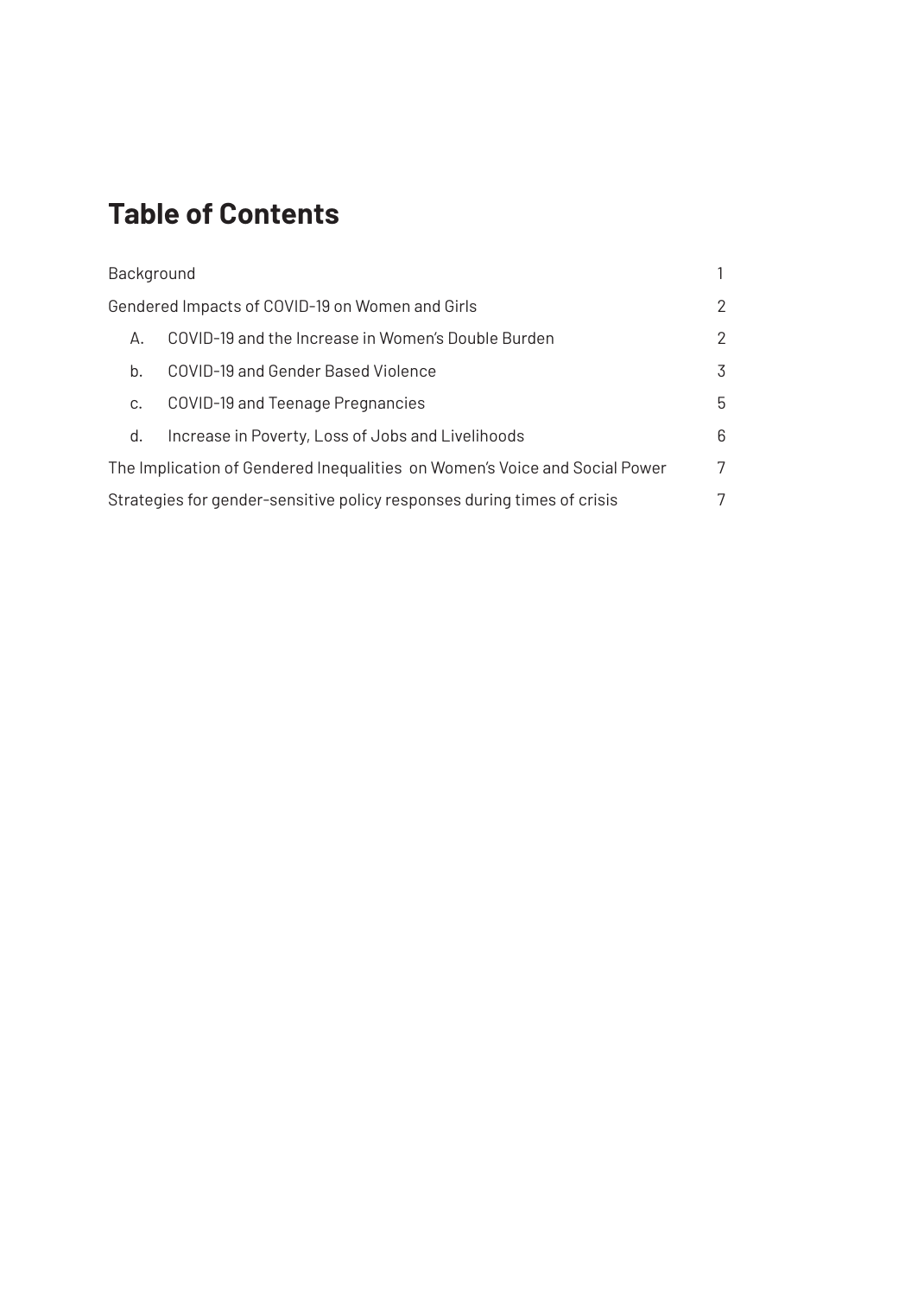

#### **BACKGROUND**

The onset of the COVID-19 pandemic raised global panic and fear, particularly for low-middle income countries such as Zambia as this affected trade and mobility due to the restrictions that were imposed is order to avert the spread of the virus. This also led to unprecedented loss of; not only life, but incomes and livelihoods especially among the already poor and vulnerable sections of society. As the cases of people that had contracted the virus begun to rise in Zambia, the reality of the measures put in place to contain COVID-19 became eminent; unsettling several sectors of the economy such as those in the tourism and hospitality arena, hence businesses such as bars, restaurants, gyms and casinos had to shut-down in order to minimise social interaction which directly contributed to the spread of the virus. Similarly, those operating in the informal economy such as market traders were negatively impacted since people avoided going to crowded places. Consequently, some business closed entirely or had to scale-back in order to stay afloat, resulting in loss or a significant reduction in household incomes. This had a trickled down negative effect on the economy, resulting in an increase in the cost of living, therefore, heightening levels of vulnerability and more importantly leading to changes in the livelihoods of individuals at household and community level.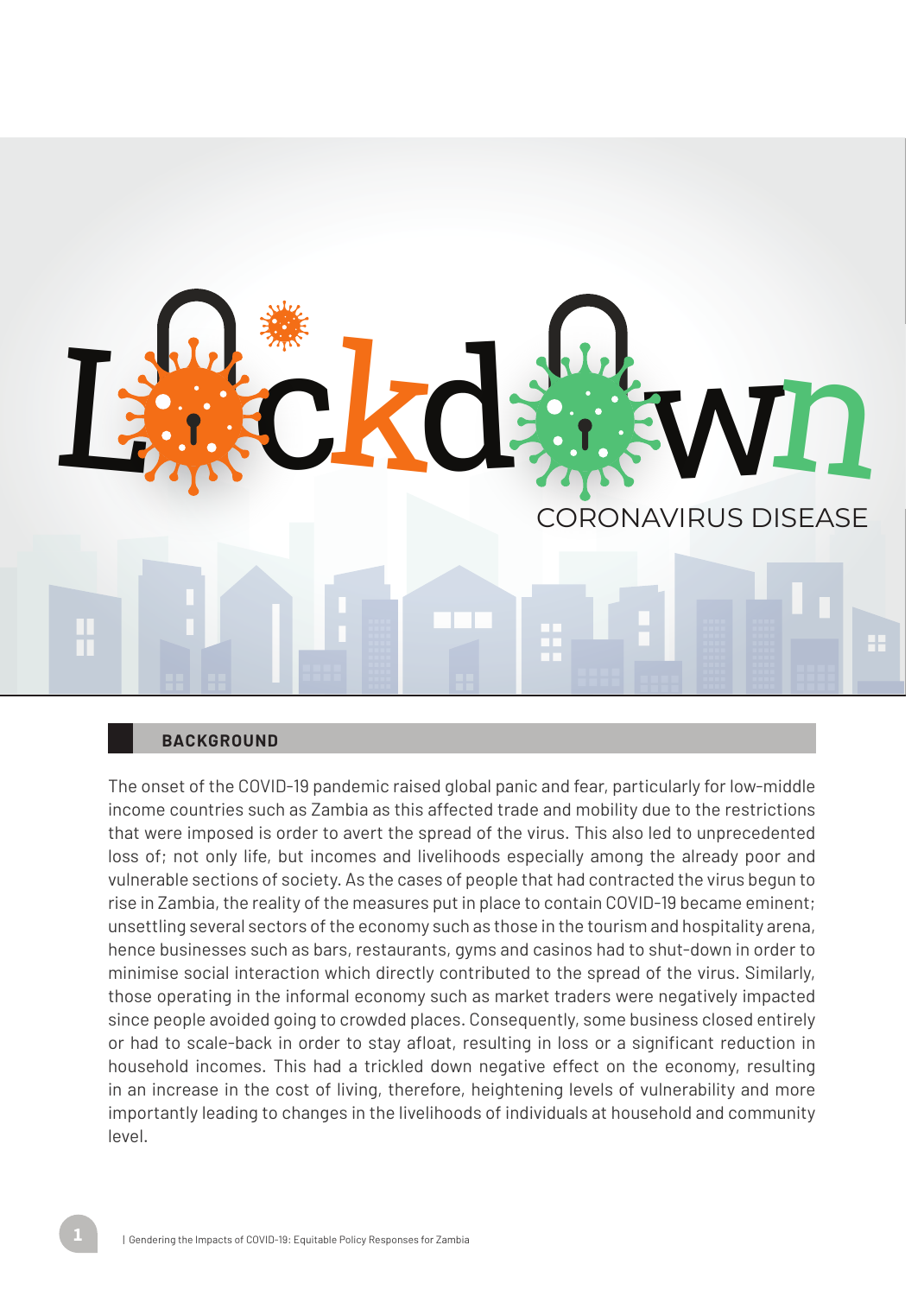Pandemics have differential impacts in society, the experiences of women and girls vary significantly due to their socio-economic positionalities<sup>1</sup>. COVID-19 has the potential to increase negative social vices such as intimate partner violence, stigma and discrimination as well as unequal access to information, financial and social protection and access to sexual and reproductive health services. The impacts of crises are never gender neutral, and COVID-19 is no exception. Thus, it is recommended that **global and national strategic plans for COVID-19 preparedness and response must be backed by strong gender analysis and must ensure meaningful participation of affected groups, including women and girls, in decision-making and implementation**. Also, COVID-19 revealed the deep-rooted socio-economic vulnerabilities that exist due to gender inequality and how they are further perpetuated during times of crisis, particularly, among women and girls. This briefing document seeks to highlight these vulnerabilities and how they impact women and girls, particularly, on their voice and social power as well as highlight strategies for the development of gender-responsive policies during times of crisis.

#### **GENDERED IMPACTS OF COVID-19 ON WOMEN AND GIRLS**

#### **a. COVID-19 and the Increase in Women's Double Burden**

Traditional gendered roles entail that women should be largely responsible for education and child care even when both parents are available for these tasks. When COVID-19 led to the closure of schools, **this meant that women had to take up the primary role to facilitate the education process of children learning from home regardless of their work status.** A study $^2$  revealed that women continued to absorb most of the additional caring and schooling of children, particularly when their partner did not work from home. Despite the flexibility in work schedules and working from home, division of labour in the home still remained highly gendered<sup>3</sup>, with women's unpaid care work increasing significantly.

Although, the double burden on women resulting from COVID-19 extended among majority of women, their experiences of it was different because of their individual socio-economic positions. Dunatchik et al. (2021) suggests that gender differences in housework and child care responses to the pandemic were particularly acute among employed parents. **It was also found that these additional responsibilities created by the pandemic affected employed mother's more, whether they were in the formal or informal sector in comparison to unemployed women as father's continued to be far less involved in the care responsibilities of the household in spite of their flexible working conditions.**

<sup>1.</sup> UNWomen. (2020). From insights to action: gender inequality in the wake of COVID-19. https://reliefweb.int/sites/reliefweb.int/liles/resources/From%20insights%20to%20action%20<br>-%20Gender%20equality%20in%20the%20wake%20o

<sup>2.</sup> Mooi-Reci, I. & Risman, J. B. (2021). The Gendered Impacts of COVID-19: Lessons and Reflections. https://journals.sagepub.com/doi/10.1177/08912432211001305

<sup>3.</sup> Dunatchik, A., Gerson, K., Glass, J., Jacobs, A. J., & Stritzel, H. (2021). Gender, parenting and the rise of remote work during the pandemic: implication for domestic inequality in the United States. https://journals.sagepub.com/doi/full/10.1177/089124322110013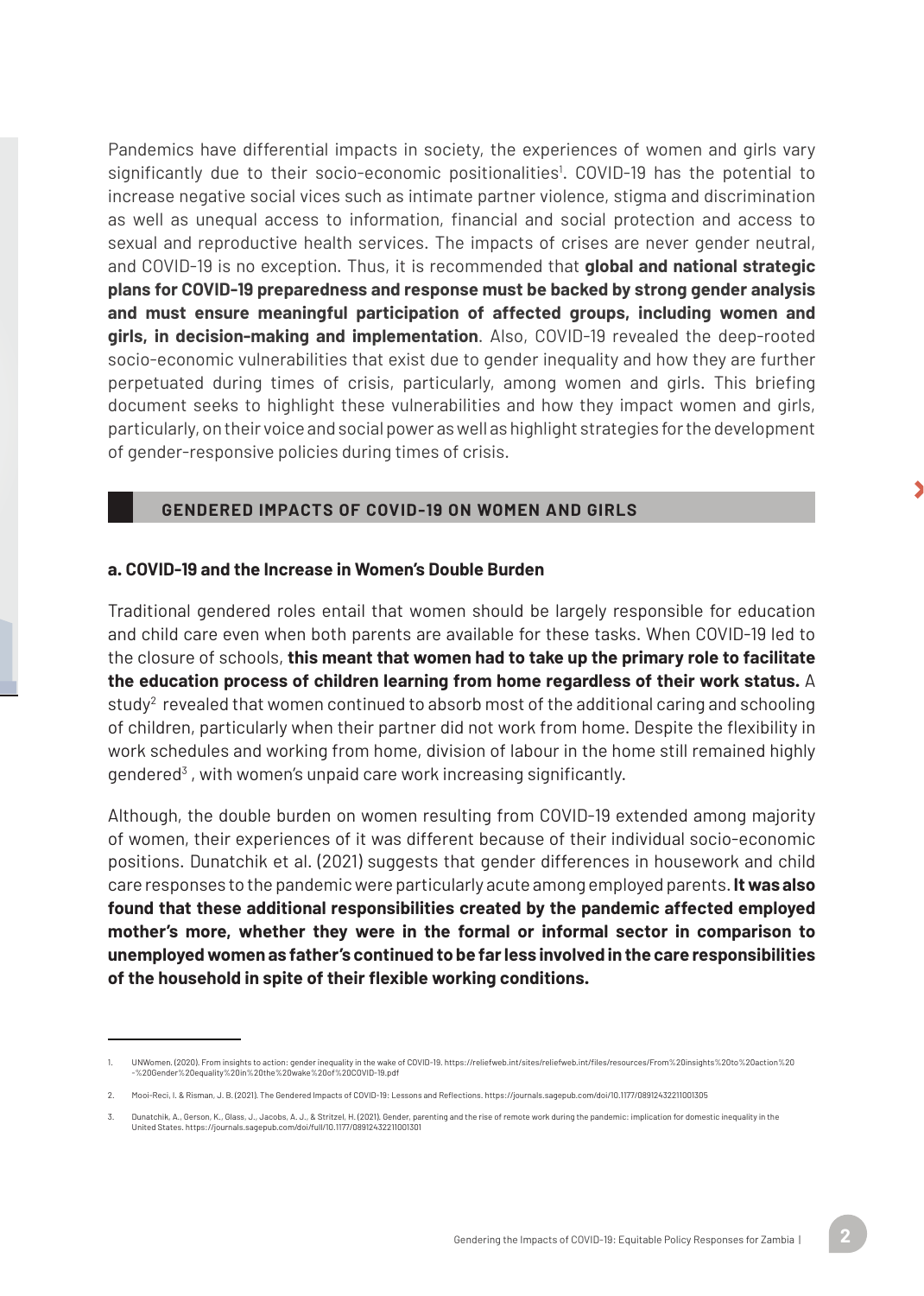#### **b. COVID-19 and Gender Based Violence**

COVID-19 played a significant role in perpetuating existing inequalities and vulnerabilities. As the pandemic worsened, economic and social stress coupled with restricted movement and social isolation measures, Gender-Based Violence (GBV) was reported to be on the increase. Statistics indicated an **increase in GBV cases** in the third quarter of **2020 by 19.8%** from **6788 cases in 2019 to 7640 in 2020.** Disaggregated data indicated that **1,849 children were abused within this period out of which 1,363 were girls representing 74% while 486 were boys representing 26%** of all abused child victims respectively.

Among adult victims, women recorded 4,425 cases and 1,366 cases among men representing 58% and 18% respectively. Under sexual abuse, 832 cases of sexual offences were recorded representing 11% of all the reported cases. Out of the 832 case, it was reported that 741 victims were girls translating to 89%, 67 victims were women translating to 8%, 23 victims were boys translating to 3%, whilst 1 victim was a man translating to 0.1%. A total of 714 cases of child defilement were recorded of which 713 were girls and 01 case of a boy $^4$ .



<sup>4.</sup> Lusaka Times. Cases of Gender Based Violence have risen by 19.8 % in Zambia this year. (November 9, 2020). https://www.lusakatimes.com/2020/11/09/cases-of-gender-based-violencehave-risen-risen-by-19-8-in-zambia-this-year/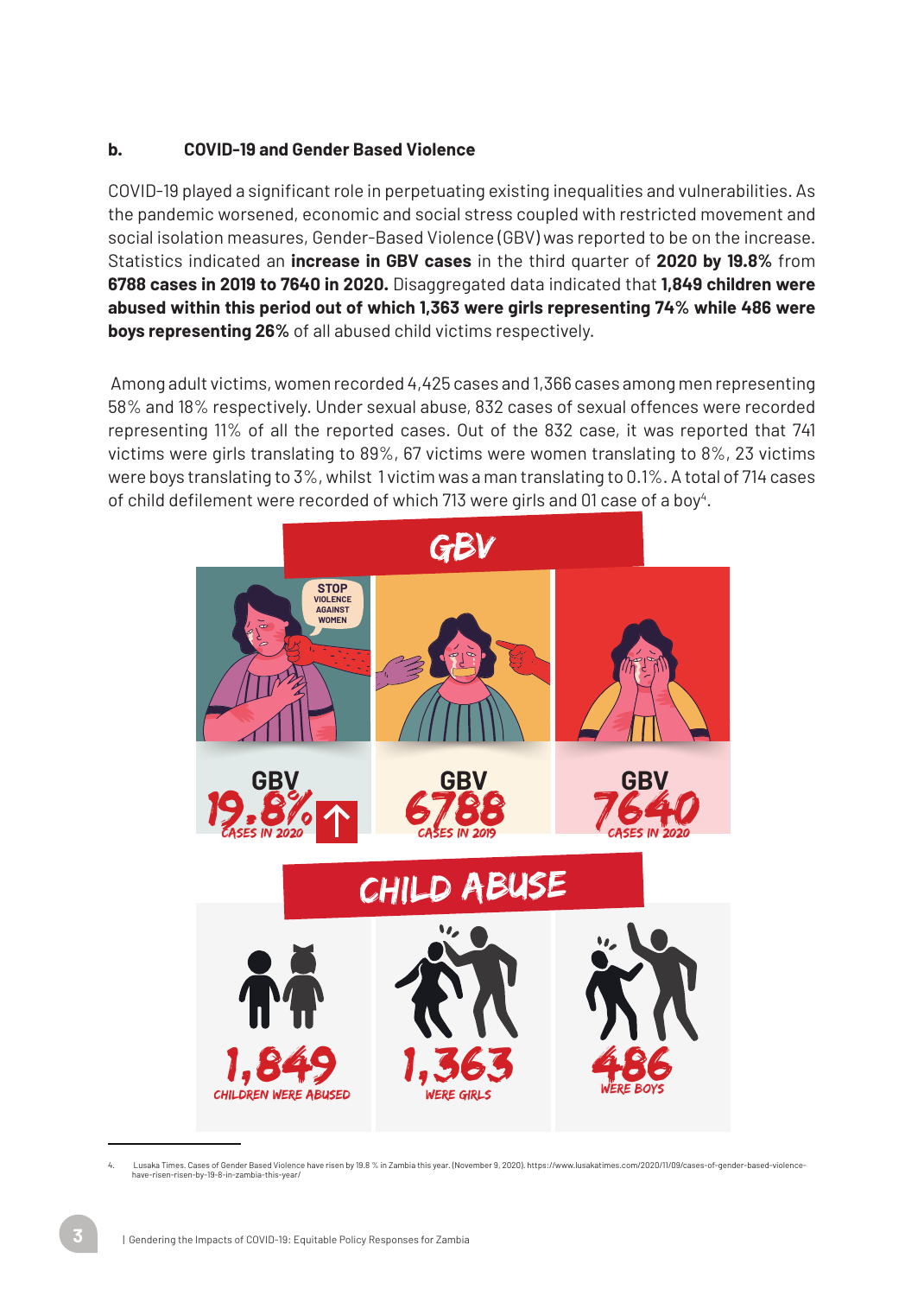

## SEXUAL ABUSE



## CHILD DEFILEMENT

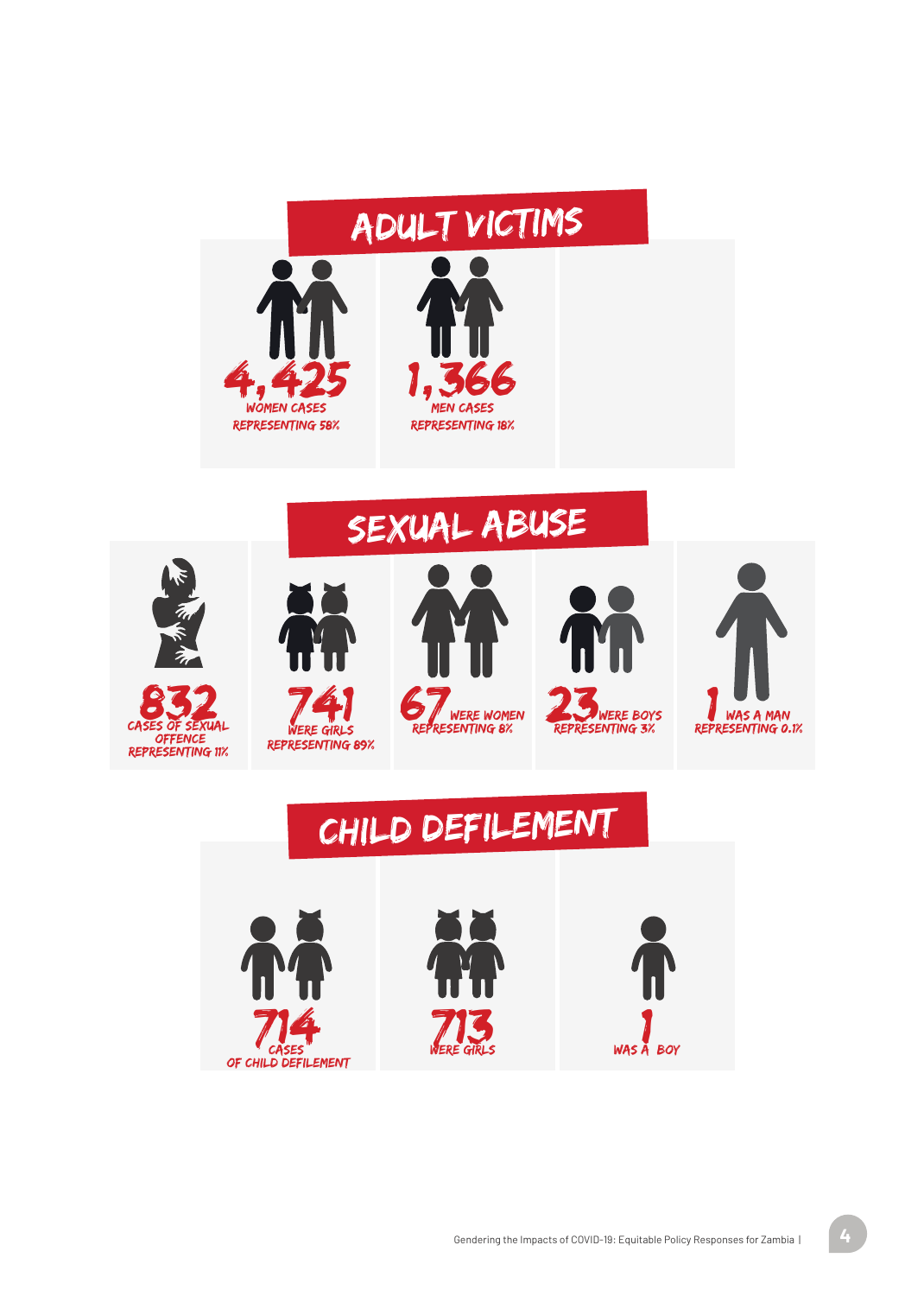This could be attributed to the increased time spent at home and frustrations from the loss of income which could have led to increased cases of GBV and risk to abuse resulting from heightened tension in the household, hence putting the lives of women and girls who may have already been victims of GBV to increased risk with limited opportunities to disengage from an unsafe environment. Similarly, **the separation of children from caregivers due to quarantine, hospitalisation or even death increased children's vulnerability to physical and sexual violence, neglect, psychosocial distress and complete loss of household income resulting from the loss of a caregiver.** These factors have the potential to evoke risky coping strategies such as engaging in transactional sex as a means of survival.

The Zambia Police observed that during the initial stage of the pandemic, victims of GBV were hesitant to report cases due to misinterpretation of some COVID-19 preventive measures such as the Social Distancing and Stay at Home campaigns. Notably, a breakdown in service provisions during this period could have led to limited access to sexual reproductive health information and services as well as psycho-social support for victims of violence since health service providers were overburdened with handling COVID-19 cases. Consequently having a negative impact on the health outcomes of women and girls. A rapid assessment<sup>5</sup> revealed that many women felt forced to 'lockdown' at home with their abusers and at the same time services to support survivors were being disrupted or made inaccessible. It is was therefore critical to update platforms for key communities to continue accessing mental health and relevant psycho-social support<sup>6</sup>. In responding to this need, the Zambia Police Service has been working closely with cooperating partners in providing support to victims of crime as part of the COVID-19 response and in ensuring that victims of GBV continue accessing essential services.

#### **c. COVID-19 and Teenage Pregnancies**

Zambia has one of the highest **child marriage and teenage pregnancy** rates globally. According to the Zambian Demographic Health Survey (2018), **29% of girls aged 15-19 years have already given birth or were pregnant with their first child.** Over **46% of adolescent girls and women are exposed to GBV** with an **HIV prevalence rate of 11.3%** among **females aged 15- 49 years.** Given the increased vulnerability of women and girls resulting from the socio-economic challenges of COVID-19, safeguarding the lives of vulnerable groups is critical in order to cushion the shocks of coping with effects of the pandemic.



<sup>5.</sup> WaterAid. (2020). Rapid COVID-19 vulnerability assessment in Lusaka (Zambia). https://washmatters.wateraid.org/sites/g/files/jkxoof256/files/rapid-covid-19-vulnerability-assessmentlusaka-zambia.pdf

UNFPA (2020). COVID-19: A gender lens protecting sexual and reproductive health and rights, and promoting gender equality. Technical Brief. https://zambia.unfpa.org/sites/default/files/ pub-pdf/COVID-19\_A\_Gender\_Lens\_Guidance\_Note%20%281%29\_0.pdf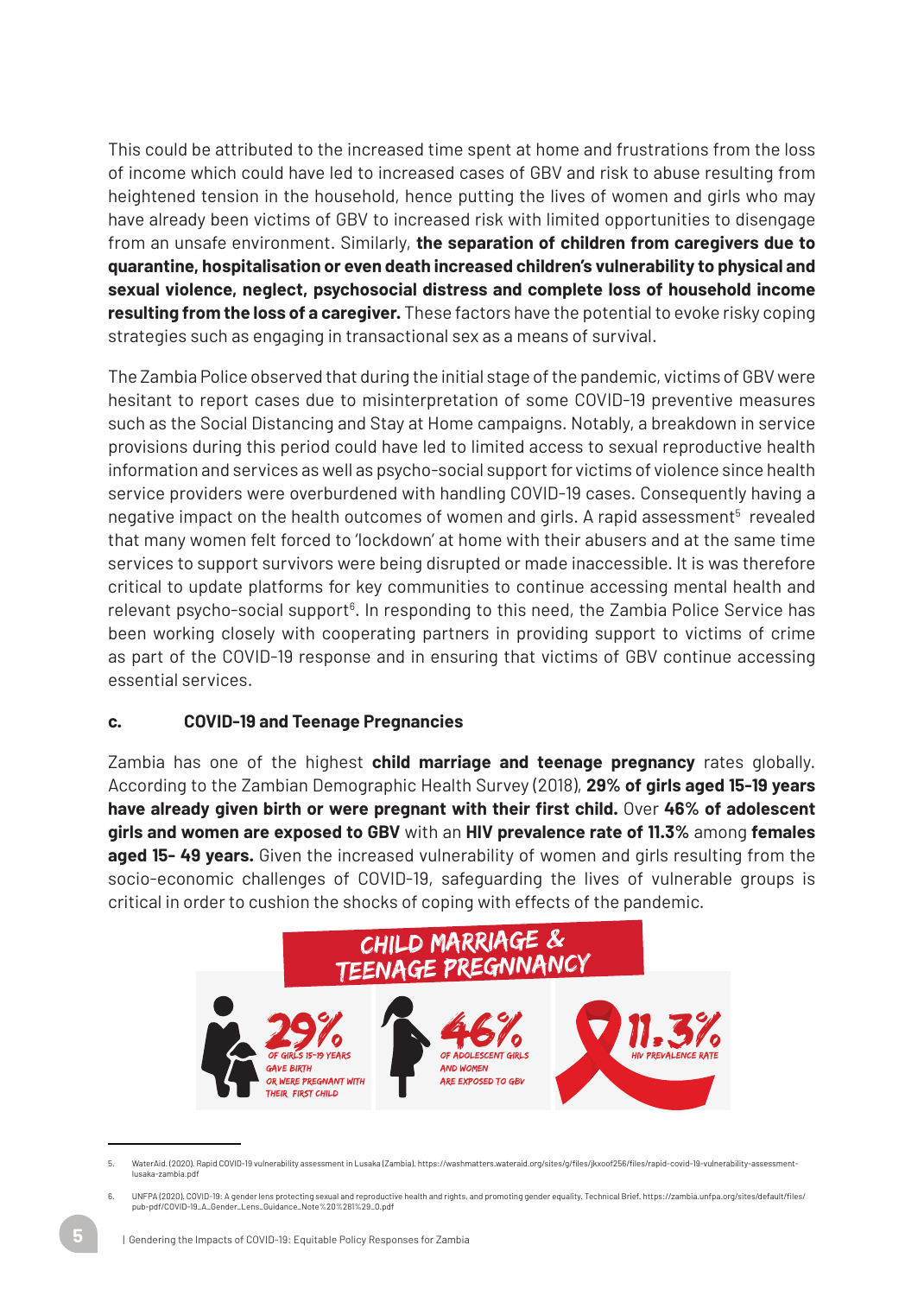According to an assessment conducted by **Zambia National Education Coalition (ZANEC), 565 girls had dropped out of school due to pregnancy while 185 girls dropped out due to child marriages.** These findings could also be an indication of the adoption of negative coping mechanisms such as transactional sex, sexual exploitation and increased child marriages which are an eminent threat and could worsen the high HIV prevalence in the country. Further, the singular concentration on COVID-19 created challenges for young girls to access sexual and reproductive health services and information.

#### **d. Increase in Poverty, Loss of Jobs and Livelihoods**

Women already in situations of poverty and high vulnerability to social exclusion bore the worst brunt of the effects of the pandemic, particularly, the elderly, persons with disabilities and children. Many women and other vulnerable groups, including people with disabilities, work in the informal sector with limited opportunities to access social security and live in poverty. They also have no savings or access to financial services and an independent source of income hence were faced with significant risks to the social and economic shocks in the wake of the crisis.

Estimates suggest that the informal sector employs about **87.5%** of workers with about **11.3% working in the formal sector in Zambia.** Additionally, about **91%** of women are captured in the informal sector against **87.5% of men**<sup>7</sup> . These typically consist of domestic workers, street vendors, daily labourers who rely on 'hand to mouth' for their livelihood, thus the disruptions caused the pandemic heavily impacted their survival and quality of life.

The loss of income, jobs and livelihoods became a reality for a number of households and entrepreneurs. A survey to assess the impact of COVID-19 on women-led enterprises found that more than 86% of women-led firms recorded a decrease in sales with nearly 93% reporting a decrease in liquidity and cash flow<sup>8</sup>.

Not only does COVID-19 expose women's precarious economic position and security particularly in the sectors that are considered **'feminine'** such as the care and hospitality sector as they have been the most affected, the economic impacts are likely to have long term effects on the livelihoods of women and vulnerable groups, especially those in the informal economy. This can be attributed to lowering wages and casualization of work in order to sustain businesses from the impacts of the crisis on trade.

Reduced household income also meant that the family had to scale-back on essentials such as nutritious meals. In an attempt to safeguard the livelihoods of vulnerable populations the Zambian Government and its supporting partners such as the World Food Programme (WFP) launched the emergency COVID-19 social cash transfer meant to mitigate the negative economic hardships that marginalised sections of society such as persons with disabilities could have been facing resulting from the pandemic. However, this programme was only

<sup>7.</sup> ILO (2019). Informality and Poverty in Zambia: Findings from the 2015 Living Conditions and Monitoring Survey. https://www.ilo.org/wcmsp5/groups/public/---africa/---ro-abidjan/---ilo-lusaka/documents/publication/wcms\_697953.pdf

<sup>8.</sup> Qursum Qasim (2020). Navigating a new Zambia: Women-led SMEs and COVID-19. https://blogs.worldbank.org/nasikiliza/navigating-new-zambia-women-led-smes-and-covid-19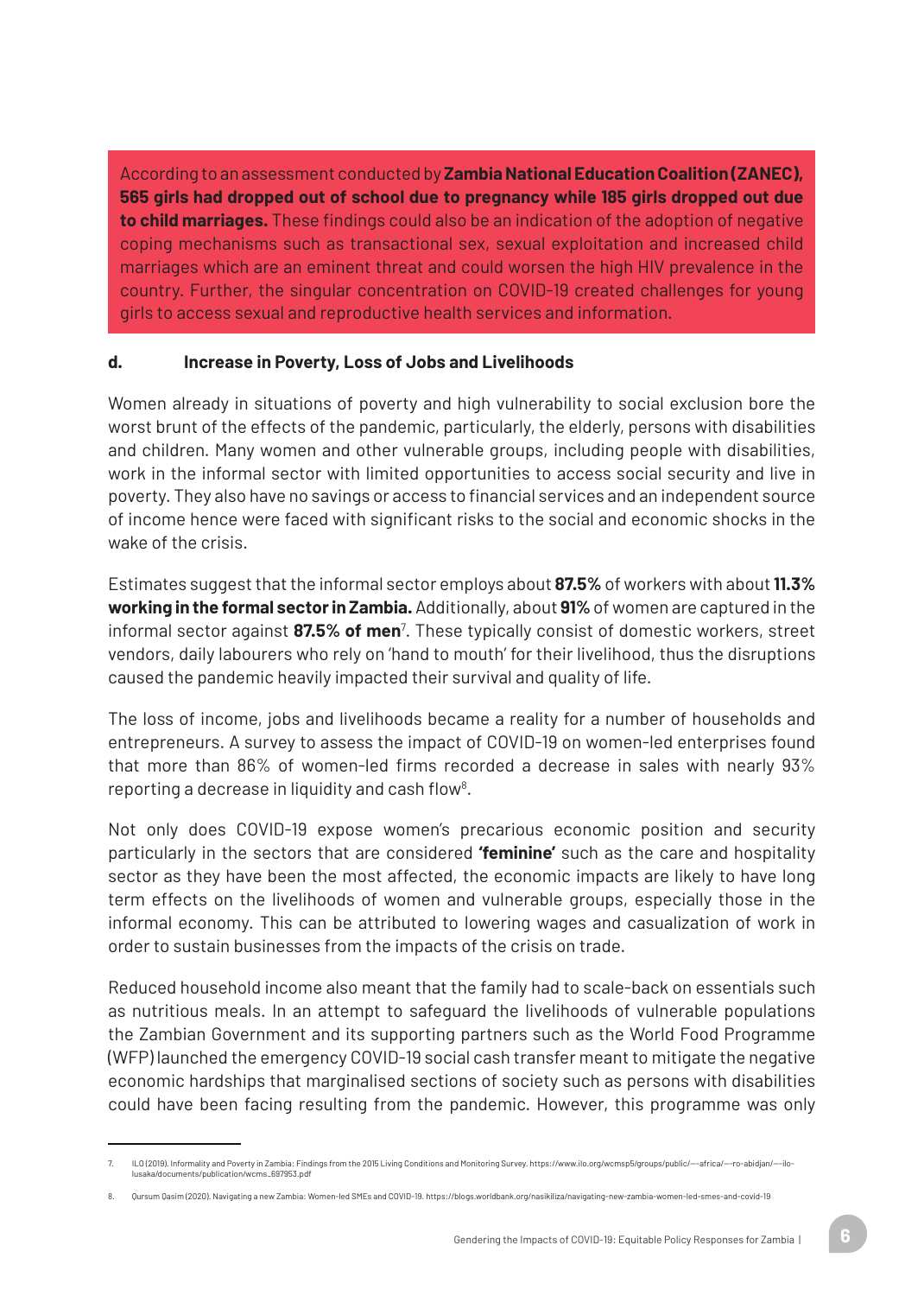launched on 28th July 2020 while the impact of the pandemic had already begun to be felt as early as March 2020. The programme was targeted at vulnerable households with children, the elderly and women. The package would not only be in form of cash (K400 monthly) but would also include food supplies for at least six months. The temporal intervention targeted 22 districts across the country with 204,000 beneficiaries. This was a critical intervention in addressing some of the challenges faced by vulnerable households, particularly, for those with disabilities whose livelihoods may have been disrupted during the pandemic  $^{\text{\tiny 9}}$ .

#### **The Implication of Gendered Inequalities on Women's Voice and Social Power**

A loss or reduction in women's income and livelihoods consequently impacts their agency and decision making at household and community level. This has the potential to heighten their vulnerability and exposure to incidences of violence and abuse because they have inadequate financial capacity to respond to the economic shocks induced by the pandemic. **Since the effects of COVID-19 were not equally distributed and various factors such as age, gender, socio-economic status, disability status as well as location converged to impact women and girls differently, their social power and agency was therefore eroded.** They had limited capacity to influence decisions on issues that affected them and their communities. Hence, there is need to strengthen gender-sensitive policy responses to avert the impacts of pandemics such as COVID-19. This can be done through bolstering social protection and social security programs in times of crisis in order to assist the most vulnerable of society, particularly, women, children and persons with disabilities to support decent livelihoods and build resilience to avert negative coping strategies that have an impact on their health and wellbeing.

#### **Strategies for gender-sensitive policy responses during times of crisis**

- Policy markers are urged to consider how various inequalities can converge during times of crisis such as COVID-19 resulting in differentiated impacts among women and men, particularly those most excluded such as those living in poverty, persons with disabilities, the aged, internally displaced persons or refugees who tend to face intersecting and multiple forms of discrimination must be addressed.
- Government is urged to prioritize the collection of accurate and disaggregate data by age, gender, location and vulnerability status in order to design programs that are responsive to the needs of different populations during a crisis such as COVID-19.
- PMRC urges Government to ensure the response to COVID-19 does not reproduce or perpetuate harmful gender norms, discriminatory practices and inequalities. It is important to recognize that social, culture and gender norms, roles, and relations influence women's and men's ability to adapt to socio-economic shocks.

<sup>9.</sup> UNICEF. (2020). COVID-19 Emergency Cash Transfer: factsheet. https://www.unicef.org/zambia/media/2106/file/Zambia-COVID19-factsheet.pdf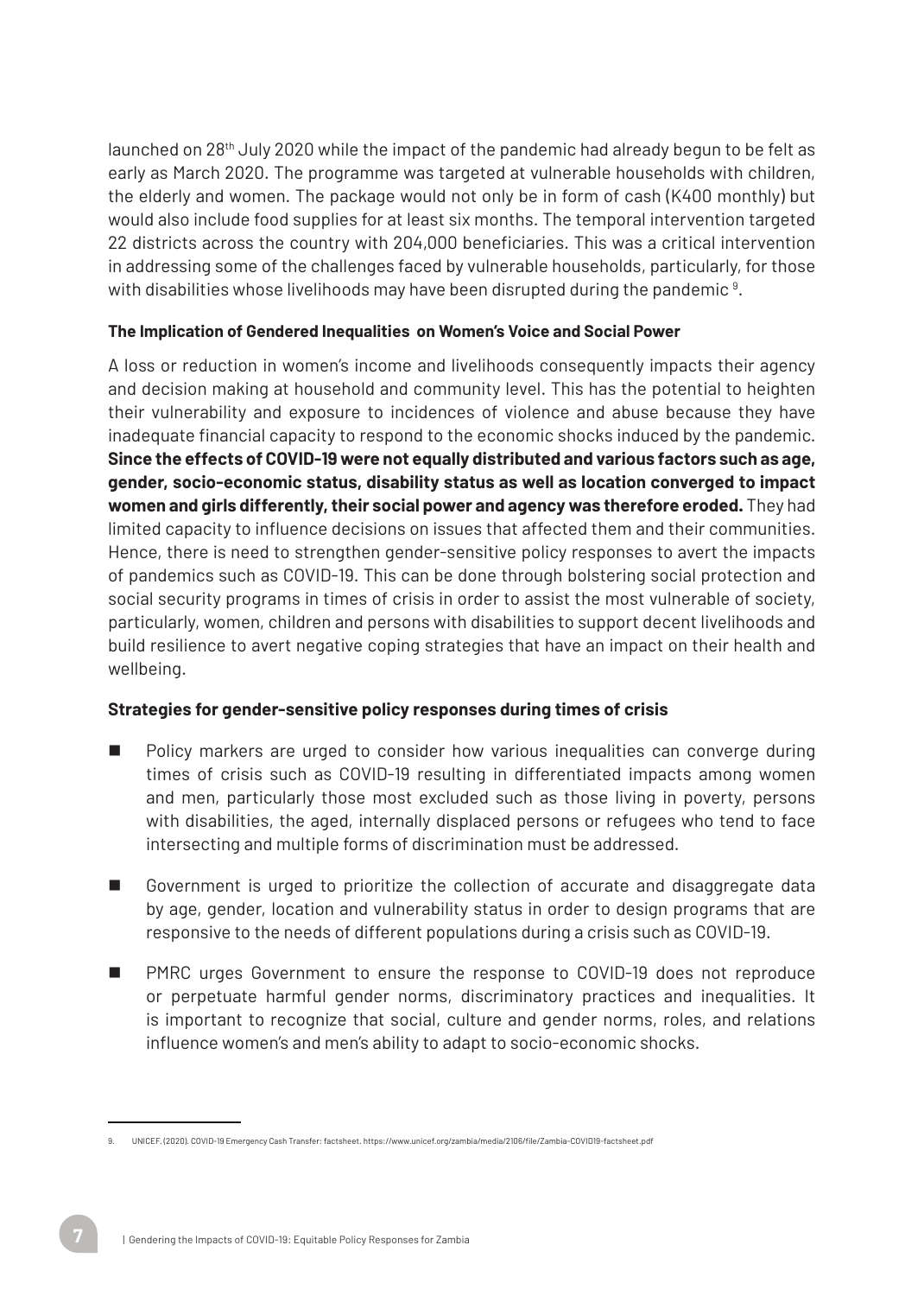- PMRC urges Government to ensure policies and interventions are deliberately targeting women and girls in order to design gender responsive policy measures in social protection programs.
- Government is urged to strengthen the efficiency of social protection responses to crisis in a timely and predictable manner. This can be done by constantly addressing challenges in the implementation of social protection programs in order to provide timely assistance.
- $\blacksquare$  There is need to increase the buying power of social cash transfers in order to effectively mitigate the shocks to vulnerability by incorporating inflationary price index in the design of social protection programs.
- n Policy markers are urged to ensure policies and interventions around response speak to everyone's needs at the same time. Prioritizing the protection needs of women and girls must be at the centre of response efforts.
- $\blacksquare$  There is need to prioritize women's participation and incorporate the voices of women as their roles within communities typically place them in a good position to positively influence the design and implementation of social protection programmes and policy interventions.
- Stakeholders are urged to support meaningful engagement of women and girls at the community level to ensure efforts and responses are not further discriminating and excluding those most at risk.